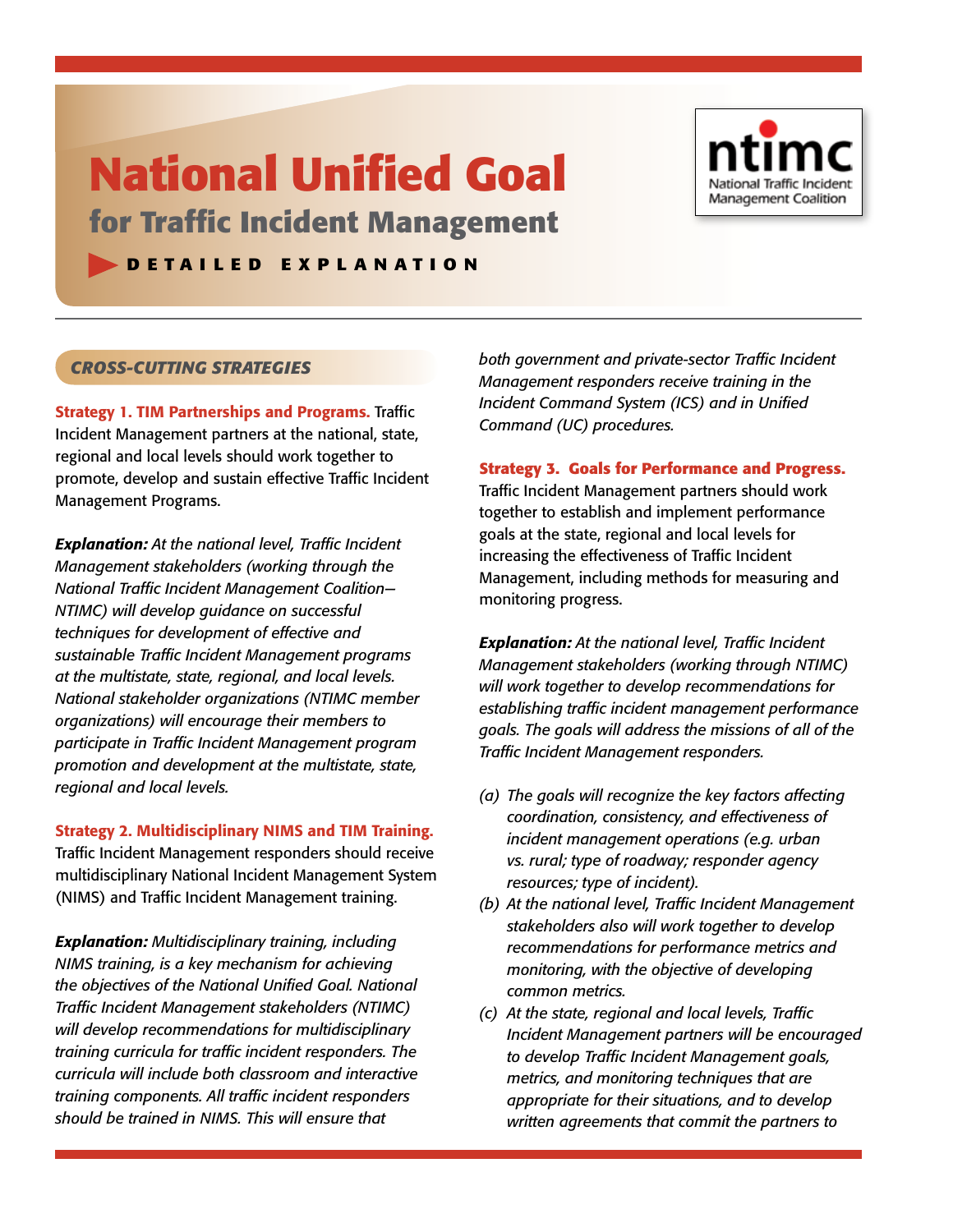*the goals, to performance measurement, and to performance monitoring.*

**Strategy 4. TIM Technology.** Traffic Incident Management partners at the national, state, regional and local levels should work together for rapid and coordinated implementation of beneficial new technologies for Traffic Incident Management.

*Explanation: This strategy is intended to promote deployment of affordable and useful technologies. The*  **National Unified Goal particularly encourages rapid** *implementation of technologies that can improve safety, speed incident investigations or improve incident communications without compromising the quality of the investigation.*

**Strategy 5. Effective TIM Policies.** Traffic Incident Management partners at the national, state, regional and local levels should join together to raise awareness regarding proposed policies and legislation that affect achievement of the National Unified Goal objectives of Responder Safety; Safe, Quick Clearance; and Prompt, Reliable Traffic Incident Communications.

**Explanation:** Traffic Incident Management partners *should join together with other responder safety and highway safety advocacy groups to develop awareness and education programs to teach roadway users how to react to incidents on the roadway in order to prevent secondary crashes, reduce responder and roadway user injuries and deaths, and reduce congestion. National, state, regional and local Traffic Incident Management partners should encourage* 

*Explanation: This strategy is intended to encourage policies and legislation that support responder safety, quick clearance goals, or improved communications goals—for example, driver removal laws that require drivers that are involved in non-injury collisions to move vehicles out of the roadway, if they can do so safely.*

**Strategy 6. Awareness and Education Partnerships.**  Broad partnerships should be developed to promote public awareness and education regarding the public's role in safe, efficient resolution of incidents on the roadways.

**Explanation:** National Traffic Incident Management stakeholders (working through the National Traffic *Incident Management Coalition) will develop, through a multidisciplinary consensus process, recommended practices to promote responder safety at traffic incident scenes. These practices will be promoted through the multidisciplinary Traffic Incident Management training (Cross-Cutting Strategy 2).*

**Strategy 8. Move Over/Slow Down Laws.** Drivers should be required to Move Over/Slow Down when approaching traffic incident response vehicles and traffic incident responders on the roadway.

*integration of content matter related to appropriate response to roadway incidents into existing driver and public awareness and education programs. Increasing awareness of "move over" and "move it" laws is an important element of this strategy.*

Traffic Incident Management partners at the state, regional and local levels should develop and adopt multidisciplinary procedures for coordination of Traffic Incident Management operations, based on national recommended practices and procedures.

### *OBJECTIVE 1: RESPONDER SAFETY*

**Explanation:** To assist state and local Traffic Incident *Management partners in agreeing on multidisciplinary procedures, National Traffic Incident Management stakeholders (working through the National Traffi c Incident Management Coalition) will develop multidisciplinary recommended practice guidelines for:*

**Strategy 7. Recommended Practices for Responder Safety.** Recommended Practices for Traffic Incident Management Responder Safety and for traffic control at incident scenes should be developed, and widely published, distributed and adopted.

> **Strategy 12. 24/7 Availability.** Traffic incident responders and resources should be available 24/7.

*Explanation: States should adopt and enforce "Move Over" laws that require drivers to move over/ slow down for emergency vehicles and emergency responders on the roadway, and educate the public about them. Definitions of "emergency vehicles"* and "emergency responders" must include all traffic *incident responders, both public and private sector.* 

**Strategy 9. Driver Training and Awareness.** Driver training and awareness programs should teach drivers how to react to emergencies on the roadway in order to prevent secondary incidents, including traffic incident responder injuries and deaths.

**Explanation:** National Traffic Incident Management *stakeholders (working through the National Traffi c Incident Management Coalition) will develop guidelines for standardized communications practices and procedures. State, regional and local Traffic Incident Management partners should work together to develop and implement traffic incident communications plans, practices and procedures appropriate for*  their jurisdictions. Traffic incident responders should *learn the practices and procedures as part of their multidisciplinary training programs (See Strategy 2.)*

*Explanation: Broad partnerships are needed to support public awareness and education. The integration of traffic incident responder safety themes into existing awareness and education programs should be encouraged (See Strategy 6.)* 

# *OBJECTIVE 2: SAFE, QUICK CLEARANCE*

#### **Strategy 10. Multidisciplinary TIM Procedures.**

- *a) clearance of vehicles and cargo on the roadways or shoulders, including liability protection for responding agencies and responders;*
- *b) towing and recovery operations at incident scenes;*
- $c)$  *traffic control at incident scenes;*
- d) traffic incident investigations, including crash *reconstructions;*
- *e) clearance of incidents involving spills of environmentally regulated materials that do not require response by a HAZMAT team;*
- *f*) emergency medical services operations at traffic *incidents;*
- *g*) equipment and equipment operations for traffic *incident management; and*
- *h) service patrols.*

#### **Strategy 11. Response and Clearance Time Goals.**

Traffic Incident Management partners at the state, regional and local levels should commit to achievement of goals for traffic incident response and clearance times (as a component of broader goals for more effective Traffic Incident Management--see Strategy 3).

*Explanation: National Traffic Incident Management stakeholders (working through the National Traffi c Incident Management Coalition) will develop recommended response and clearance time goals*  for various traffic incident management scenarios *(e.g. urbanized, rural, time of day), which will provide guidance to Traffic Incident Management partners at* 

*the state, regional and local levels as they develop multidisciplinary Traffic Incident Management goals,* and goal agreements (See Strategy 3.) Traffic Incident *Management partners at the state and local levels will be encouraged to work together to develop multidisciplinary goals for response times and clearance times. The partners will jointly develop a plan for achieving their goals, to be jointly monitored, and re-evaluated as appropriate. State, regional, local,*  and private sector traffic incident responders will be *encouraged to formally commit to achievement of their goals and plans through written agreements.* 

*Explanation: This strategy is intended to encourage*  24/7 availability of all traffic incident responders *and resources to promptly and effectively manage emergency incidents occurring on roadways.* 

 *OBJECTIVE 3: PROMPT, RELIABLE INCIDENT COMMUNICATIONS*

**Strategy 13. Multidisciplinary Communications Practices and Procedures.** Traffic incident responders should develop and implement standardized multidisciplinary traffic incident communications practices and procedures.

**Strategy 14. Prompt, Reliable Responder Notification.** All traffic incident responders should receive prompt, reliable notification of incidents to which they are expected to respond.